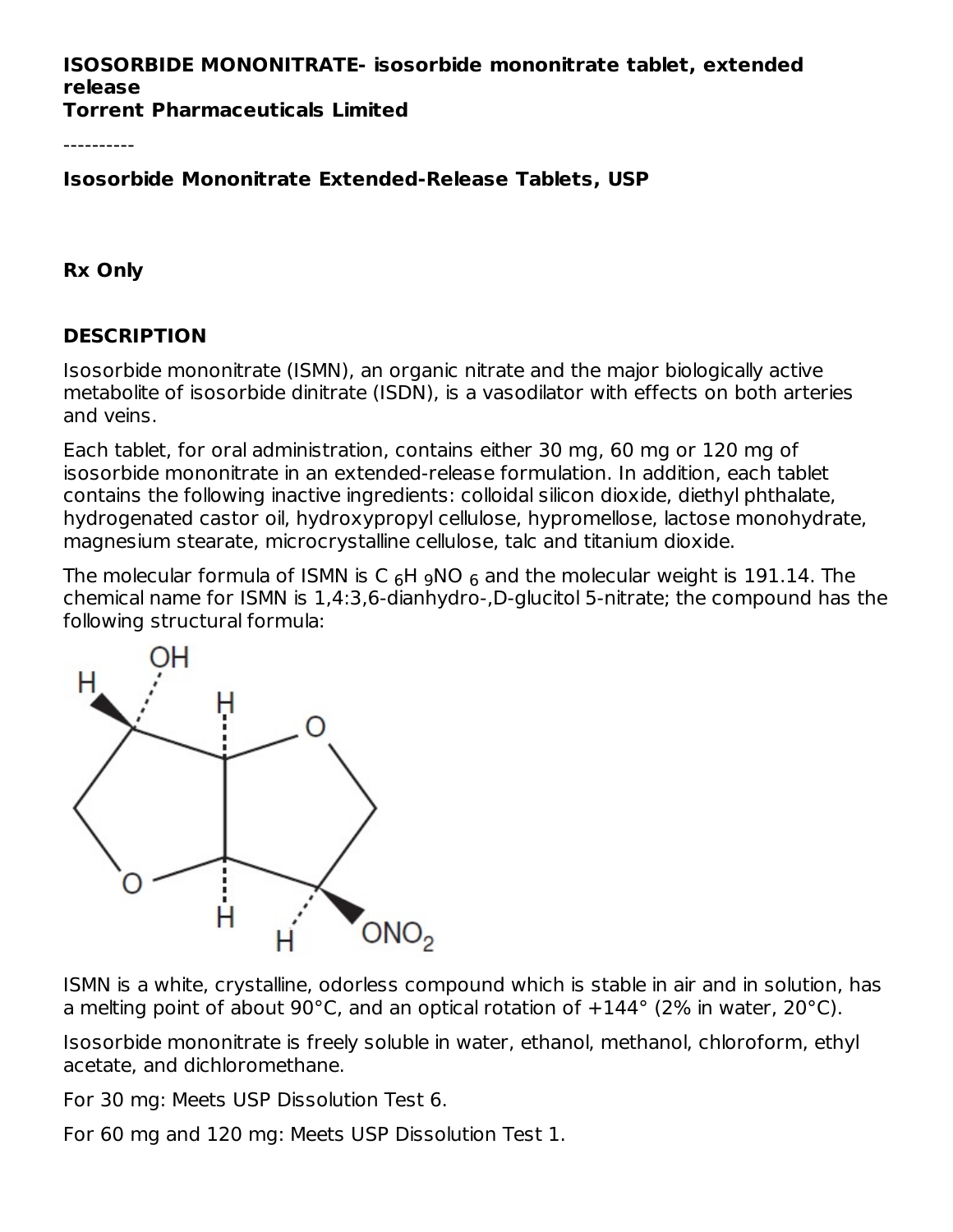### **CLINICAL PHARMACOLOGY**

## **Mechanism of Action**

The isosorbide mononitrate extended-release tablet is an oral extended-release formulation of ISMN, the major active metabolite of isosorbide dinitrate; most of the clinical activity of the dinitrate is attributable to the mononitrate.

The principal pharmacological action of ISMN and all organic nitrates in general is relaxation of vascular smooth muscle, producing dilatation of peripheral arteries and veins, especially the latter. Dilatation of the veins promotes peripheral pooling of blood, decreases venous return to the heart, thereby reducing left ventricular end-diastolic pressure and pulmonary capillary wedge pressure (preload). Arteriolar relaxation reduces systemic vascular resistance, systolic arterial pressure and mean arterial pressure (afterload). Dilatation of the coronary arteries also occurs. The relative importance of preload reduction, afterload reduction, and coronary dilatation remains undefined.

#### **Pharmacodynamics**

Dosing regimens for most chronically used drugs are designed to provide plasma concentrations that are continuously greater than a minimally effective concentration. This strategy is inappropriate for organic nitrates. Several well-controlled clinical trials have used exercise testing to assess the antianginal efficacy of continuously delivered nitrates. In the large majority of these trials, active agents were indistinguishable from placebo after 24 hours (or less) of continuous therapy. Attempts to overcome tolerance by dose escalation, even to doses far in excess of those used acutely, have consistently failed. Only after nitrates have been absent from the body for several hours has their antianginal efficacy been restored. Isosorbide mononitrate extended-release tablets, during long-term use over 42 days dosed at 120 mg once daily, continued to improve exercise performance at 4 hours and at 12 hours after dosing but its effects (although better than placebo) are less than or at best equal to the effects of the first dose of 60 mg.

#### **Pharmacokinetics and Metabolism**

After oral administration of ISMN as a solution or immediate-release tablets, maximum plasma concentrations of ISMN are achieved in 30 to 60 minutes, with an absolute bioavailability of approximately 100%. After intravenous administration, ISMN is distributed into total body water in about 9 minutes with a volume of distribution of approximately 0.6-0.7 L/kg. Isosorbide mononitrate is approximately 5% bound to human plasma proteins and is distributed into blood cells and saliva. Isosorbide mononitrate is primarily metabolized by the liver, but unlike oral isosorbide dinitrate, it is not subject to first-pass metabolism. Isosorbide mononitrate is cleared by denitration to isosorbide and glucuronidation as the mononitrate, with 96% of the administered dose excreted in the urine within 5 days and only about 1% eliminated in the feces. At least six different compounds have been detected in urine, with about 2% of the dose excreted as the unchanged drug and at least five metabolites. The metabolites are not pharmacologically active. Renal clearance accounts for only about 4% of total body clearance. The mean plasma elimination half-life of ISMN is approximately 5 hours.

The disposition of ISMN in patients with various degrees of renal insufficiency, liver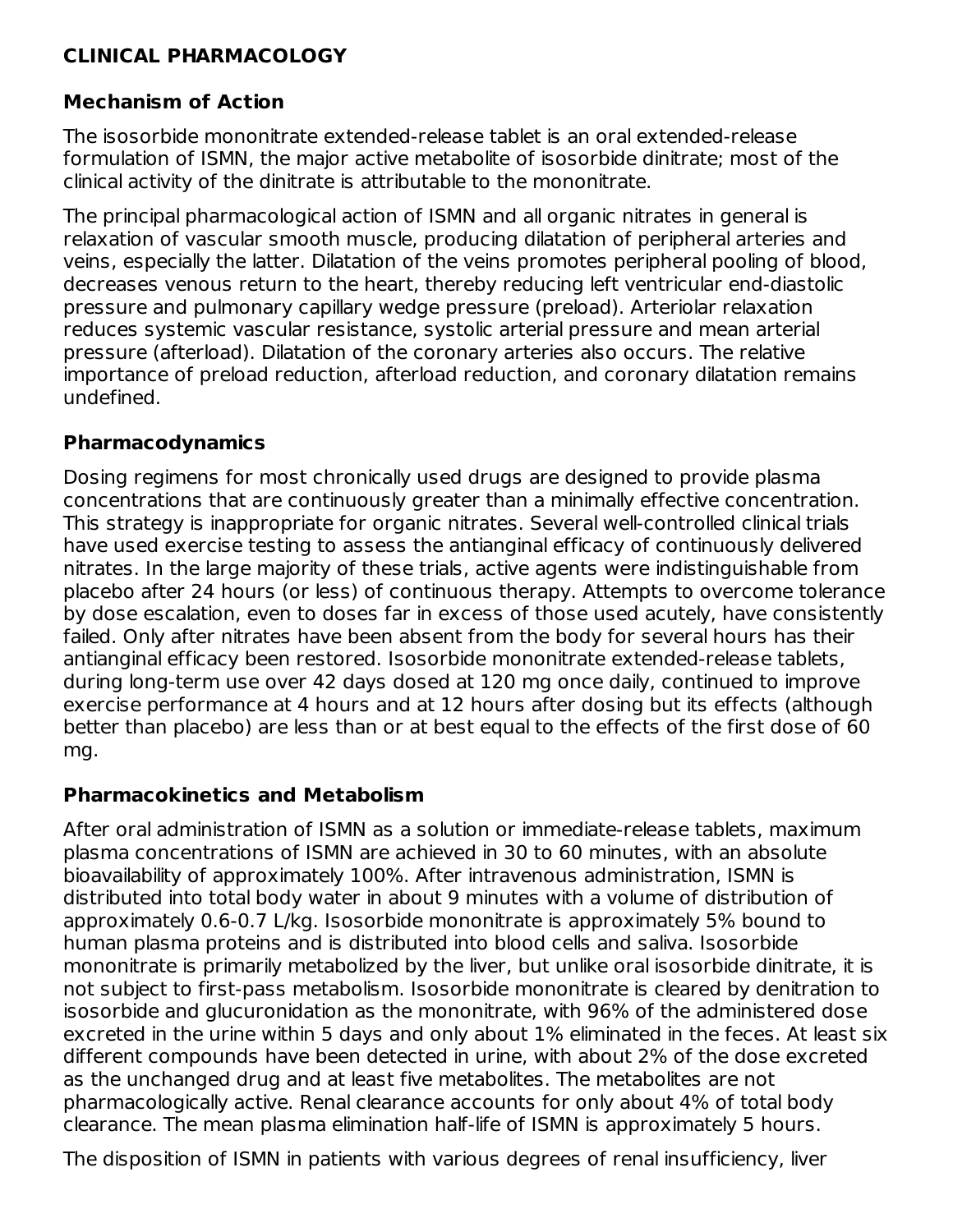cirrhosis, or cardiac dysfunction was evaluated and found to be similar to that observed in healthy subjects. The elimination half-life of ISMN was not prolonged, and there was no drug accumulation in patients with chronic renal failure after multiple oral dosing.

The pharmacokinetics and/or bioavailability of isosorbide mononitrate extended-release tablets have been studied in both normal volunteers and patients following single- and multiple-dose administration. Data from these studies suggest that the pharmacokinetics of ISMN administered as isosorbide mononitrate extended-release tablets are similar between normal healthy volunteers and patients with angina pectoris. In single- and multiple-dose studies, the pharmacokinetics of ISMN were dose proportional between 30 mg and 240 mg.

In a multiple-dose study, the effect of age on the pharmacokinetic profile of isosorbide mononitrate extended-release tablets 60 mg and 120 mg (2 x 60 mg) was evaluated in subjects ≥45 years. The results of that study indicate that there are no significant differences in any of the pharmacokinetic variables of ISMN between elderly ( $\geq 65$  years) and younger individuals (45 – 64 years) for the isosorbide mononitrate extended-release 60 mg dose. The administration of isosorbide mononitrate extended-release 120 mg (2 x 60 mg tablets every 24 hours for 7 days) produced a dose-proportional increase in C  $_{\sf max}$  and AUC, without changes in T  $_{\sf max}$  or the terminal half-life. The older group (65-74  $\,$ years) showed 30% lower apparent oral clearance (Cl/F) following the higher dose, i.e., 120 mg, compared to the younger group (45-64 years); Cl/F was not different between the two groups following the 60 mg regimen. While Cl/F was independent of dose in the younger group, the older group showed slightly lower Cl/F following the 120 mg regimen compared to the 60 mg regimen. Differences between the two age groups, however, were not statistically significant. In the same study, females showed a slight (15%) reduction in clearance when the dose was increased. Females showed higher AUCs and C  $_{\sf max}$  compared to males, but these differences were accounted for by differences in body weight between the two groups. When the data were analyzed using age as a variable, the results indicated that there were no significant differences in any of the pharmacokinetic variables of ISMN between older (≥65 years) and younger individuals (45-64 years). The results of this study, however, should be viewed with caution due to the small number of subjects in each age subgroup and consequently the lack of sufficient statistical power.

The following table summarizes key pharmacokinetic parameters of ISMN after singleand multiple-dose administration of ISMN as an oral solution or isosorbide mononitrate extended-release tablets:

|                                 |               | SINGLE-DOSE STUDIES    | <b>MULTIPLE-DOSE STUDIES</b> |                |  |  |
|---------------------------------|---------------|------------------------|------------------------------|----------------|--|--|
|                                 |               | <b>ISMN</b>            | <b>ISMN</b>                  | <b>ISMN</b>    |  |  |
| <b>PARAMETER</b>                | <b>ISMN</b>   | Extended-              | Extended-                    | Extended-      |  |  |
|                                 | 60 mg         | <b>Release Tablets</b> | <b>Release Tablets</b>       | Release        |  |  |
|                                 |               | $60 \text{ mg}$        | $60 \text{ mg}$<br>557-572   | Tablets 120 mg |  |  |
| $ C_{\text{max}}(ng/mL) $       | 1242-<br>1534 | 424-541                |                              | 1151-1180      |  |  |
| $\mathsf T_{\mathsf{max}}$ (hr) | $0.6 - 0.7$   | $3.1 - 4.5$            | $2.9 - 4.2$                  | $3.1 - 3.2$    |  |  |
| AUC (ng • hr/mL)                | 8189-<br>8313 | 5990-7452              | 6625-7555                    | 14241-16800    |  |  |
| $\mathsf{T}_{\frac{1}{2}}$ (hr) | $4.8 - 5.1$   | $6.3 - 6.6$            | $6.2 - 6.3$                  | $6.2 - 6.4$    |  |  |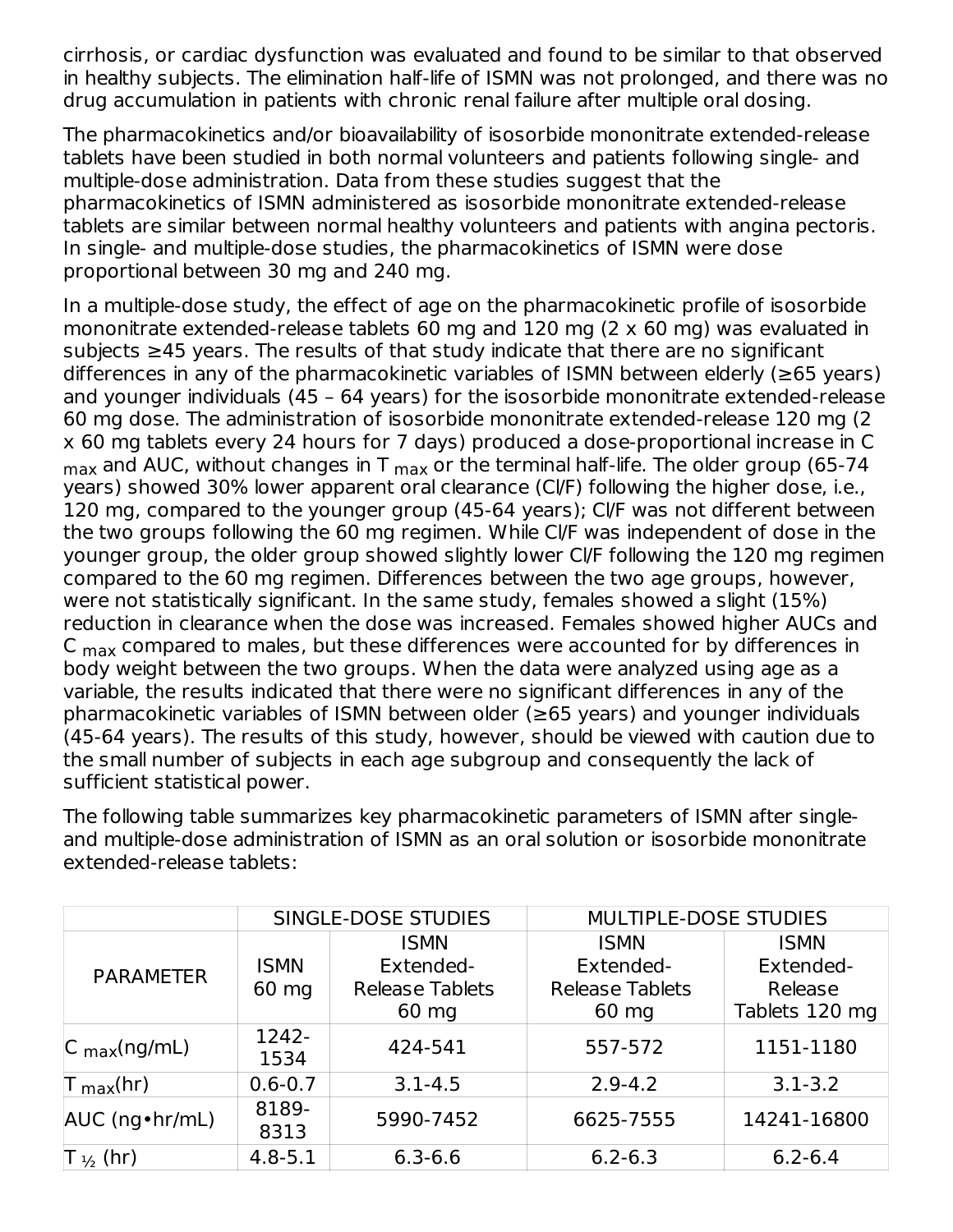| $CVF$ (mL/min) | $ 120-122 $ | 151-187 | 132-151 | 119-140 |
|----------------|-------------|---------|---------|---------|
|----------------|-------------|---------|---------|---------|

#### **Food Effects**

The influence of food on the bioavailability of ISMN after single-dose administration of isosorbide mononitrate extended-release tablets 60 mg was evaluated in three different studies involving either a "light" breakfast or a high-calorie, high-fat breakfast. Results of these studies indicate that concomitant food intake may decrease the rate (increase in T  $_{\sf max}$ ) but not the extent (AUC) of absorption of ISMN.

#### **Clinical Trials**

Controlled trials with isosorbide mononitrate extended-release tablets have demonstrated antianginal activity following acute and chronic dosing. Administration of isosorbide mononitrate extended-release tablets once daily, taken early in the morning on arising, provided at least 12 hours of antianginal activity.

In a placebo-controlled parallel study, 30, 60, 120 and 240 mg isosorbide mononitrate extended-release tablets were administered once daily for up to 6 weeks. Prior to randomization, all patients completed a 1- to 3-week single-blind placebo phase to demonstrate nitrate responsiveness and total exercise treadmill time reproducibility. Exercise tolerance tests using the Bruce Protocol were conducted prior to and at 4 and 12 hours after the morning dose on days 1, 7, 14, 28 and 42 of the double-blind period. Isosorbide mononitrate extended-release tablets 30 and 60 mg (only doses evaluated acutely) demonstrated a significant increase from baseline in total treadmill time relative to placebo at 4 and 12 hours after the administration of the first dose. At day 42, the 120 and 240 mg dose of isosorbide mononitrate extended-release tablets demonstrated a significant increase in total treadmill time at 4 and 12 hours post dosing, but by day 42, the 30 and 60 mg doses no longer were differentiable from placebo. Throughout chronic dosing, rebound was not observed in any isosorbide mononitrate extendedrelease treatment group.

Pooled data from two other trials, comparing isosorbide mononitrate extended-release tablets 60 mg once daily, ISDN 30 mg QID, and placebo QID in patients with chronic stable angina using a randomized, double-blind, three-way crossover design found statistically significant increases in exercise tolerance times for isosorbide mononitrate extended-release tablets compared to placebo at hours 4, 8 and 12 and to ISDN at hour 4. The increases in exercise tolerance on day 14, although statistically significant compared to placebo, were about half of that seen on day 1 of the trial.

#### **INDICATIONS AND USAGE**

Isosorbide mononitrate extended-release tablets are indicated for the prevention of angina pectoris due to coronary artery disease. The onset of action of oral isosorbide mononitrate is not sufficiently rapid for this product to be useful in aborting an acute anginal episode.

#### **CONTRAINDICATIONS**

Isosorbide mononitrate extended-release tablets are contraindicated in patients who have shown hypersensitivity or idiosyncratic reactions to other nitrates or nitrites.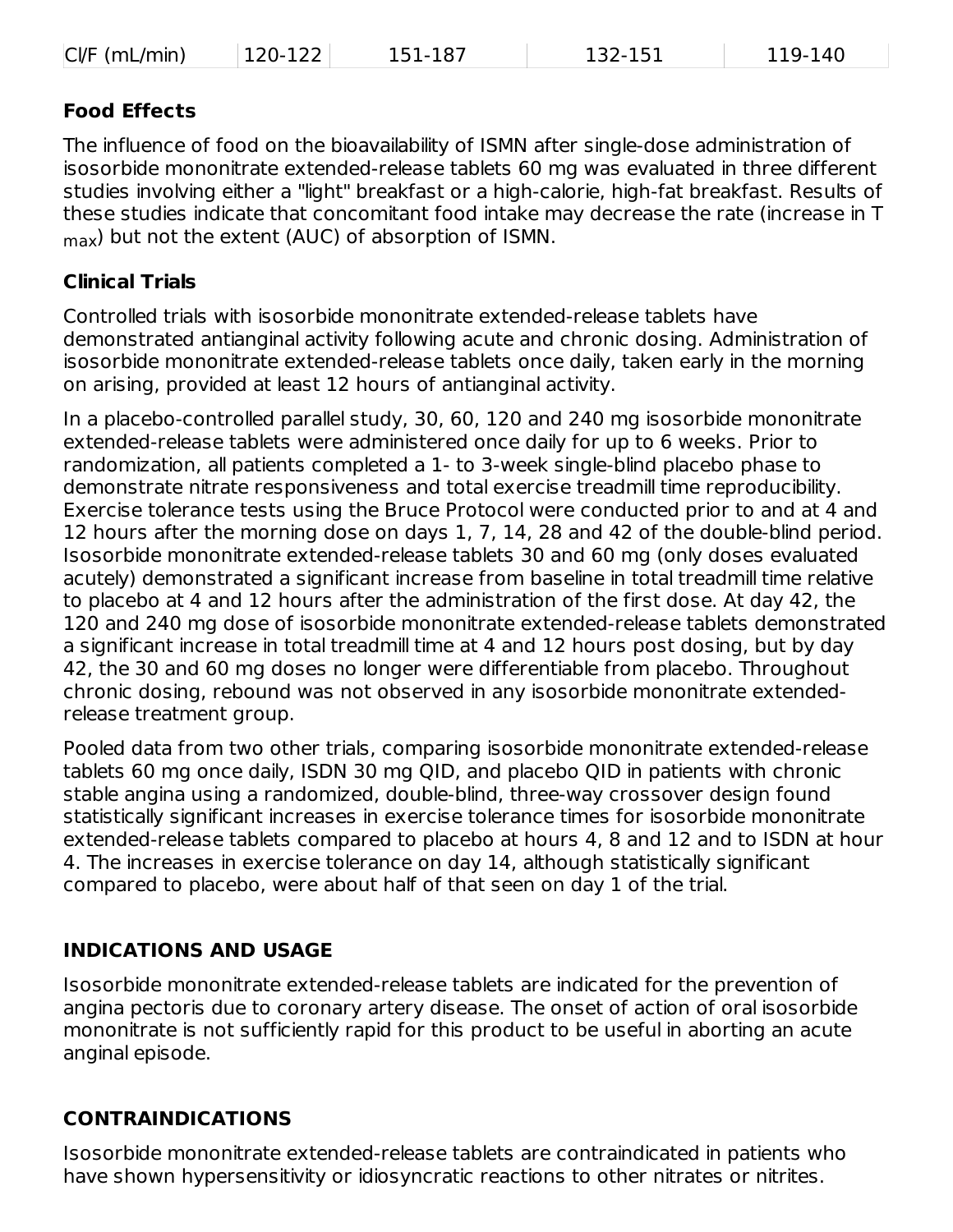#### **WARNINGS**

**Amplification of the vasodilatory effects of isosorbide mononitrate by sildenafil can result in severe hypotension. The time course and dose dependence of this interaction have not been studied. Appropriate supportive care has not been studied, but it seems reasonable to treat this as a nitrate overdose, with elevation of the extremities and with central volume expansion.**

The benefits of ISMN in patients with acute myocardial infarction or congestive heart failure have not been established; because the effects of isosorbide mononitrate are difficult to terminate rapidly, this drug is not recommended in these settings.

If isosorbide mononitrate is used in these conditions, careful clinical or hemodynamic monitoring must be used to avoid the hazards of hypotension and tachycardia.

## **PRECAUTIONS**

#### **General**

Severe hypotension, particularly with upright posture, may occur with even small doses of isosorbide mononitrate. This drug should, therefore, be used with caution in patients who may be volume depleted or who, for whatever reason, are already hypotensive. Hypotension induced by isosorbide mononitrate may be accompanied by paradoxical bradycardia and increased angina pectoris.

Nitrate therapy may aggravate the angina caused by hypertrophic cardiomyopathy. In industrial workers who have had long-term exposure to unknown (presumably high) doses of organic nitrates, tolerance clearly occurs. Chest pain, acute myocardial infarction, and even sudden death have occurred during temporary withdrawal of nitrates from these workers, demonstrating the existence of true physical dependence. The importance of these observations to the routine, clinical use of oral isosorbide mononitrate is not known.

#### **Information for Patients**

Patients should be told that the antianginal efficacy of isosorbide mononitrate extendedrelease tablets can be maintained by carefully following the prescribed schedule of dosing. For most patients, this can be accomplished by taking the dose on arising.

As with other nitrates, daily headaches sometimes accompany treatment with isosorbide mononitrate. In patients who get these headaches, the headaches are a marker of the activity of the drug. Patients should resist the temptation to avoid headaches by altering the schedule of their treatment with isosorbide mononitrate, since loss of headache may be associated with simultaneous loss of antianginal efficacy. Aspirin or acetaminophen often successfully relieves isosorbide mononitrate-induced headaches with no deleterious effect on isosorbide mononitrate's antianginal efficacy.

Treatment with isosorbide mononitrate may be associated with lightheadedness on standing, especially just after rising from a recumbent or seated position. This effect may be more frequent in patients who have also consumed alcohol.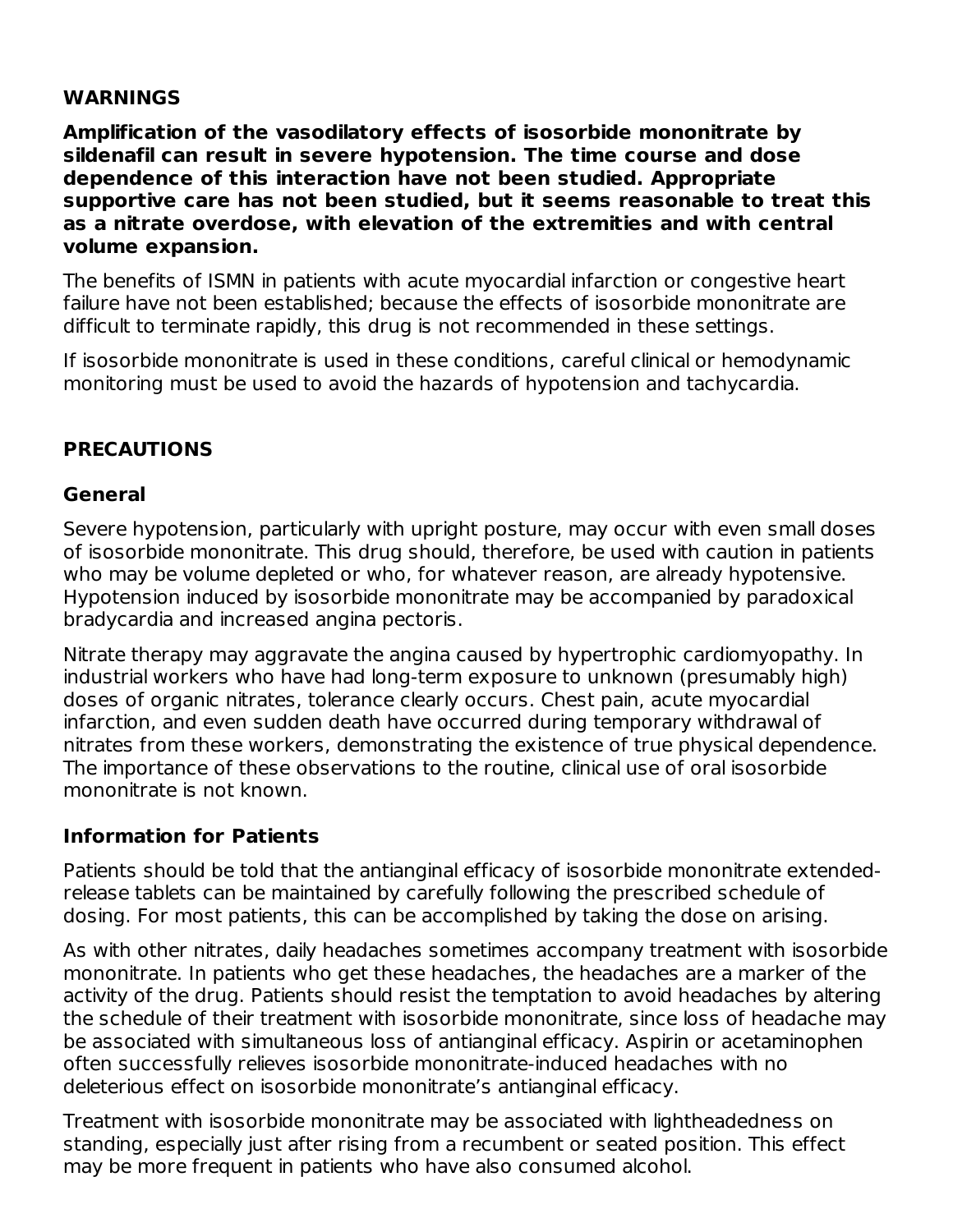### **Drug Interactions**

The vasodilating effects of isosorbide mononitrate may be additive with those of other vasodilators. Alcohol, in particular, has been found to exhibit additive effects of this variety. Marked symptomatic orthostatic hypotension has been reported when calcium channel blockers and organic nitrates were used in combination. Dose adjustments of either class of agents may be necessary.

### **Drug/Laboratory Test Interactions**

Nitrates and nitrites may interfere with the Zlatkis-Zak color reaction, causing falsely low readings in serum cholesterol determinations.

#### **Carcinogenesis, Mutagenesis, Impairment of Fertility**

No evidence of carcinogenicity was observed in rats exposed to isosorbide mononitrate in their diets at doses of up to 900 mg/kg/day for the first 6 months and 500 mg/kg/day for the remaining duration of a study in which males were dosed for up to 121 weeks and females were dosed for up to 137 weeks. No evidence of carcinogenicity was observed in mice exposed to isosorbide mononitrate in their diets for up to 104 weeks at doses of up to 900 mg/kg/day.

Isosorbide mononitrate did not produce gene mutations (Ames test, mouse lymphoma test) or chromosome aberrations (human lymphocyte and mouse micronucleus tests) at biologically relevant concentrations.

No effects on fertility were observed in a study in which male and female rats were administered doses of up to 750 mg/kg/day beginning, in males, 9 weeks prior to mating, and in females, 2 weeks prior to mating.

## **Pregnancy**

#### **Teratogenic Effects**

Pregnancy Category B. In studies designed to detect effects of isosorbide mononitrate on embryo-fetal development, doses of up to 240 or 248 mg/kg/day, administered to pregnant rats and rabbits, were unassociated with evidence of such effects. These animal doses are about 100 times the maximum recommended human dose (120 mg in a 50 kg woman) when comparison is based on body weight; when comparison is based on body surface area, the rat dose is about 17 times the human dose and the rabbit dose is about 38 times the human dose. There are, however, no adequate and wellcontrolled studies in pregnant women. Because animal reproduction studies are not always predictive of human response, isosorbide mononitrate extended-release tablets should be used during pregnancy only if clearly needed.

## **Nonteratogenic Effects**

Neonatal survival and development and incidence of stillbirths were adversely affected when pregnant rats were administered oral doses of 750 (but not 300) mg isosorbide mononitrate/kg/day during late gestation and lactation. This dose (about 312 times the human dose when comparison is based on body weight and 54 times the human dose when comparison is based on body surface area) was associated with decreases in maternal weight gain and motor activity and evidence of impaired lactation.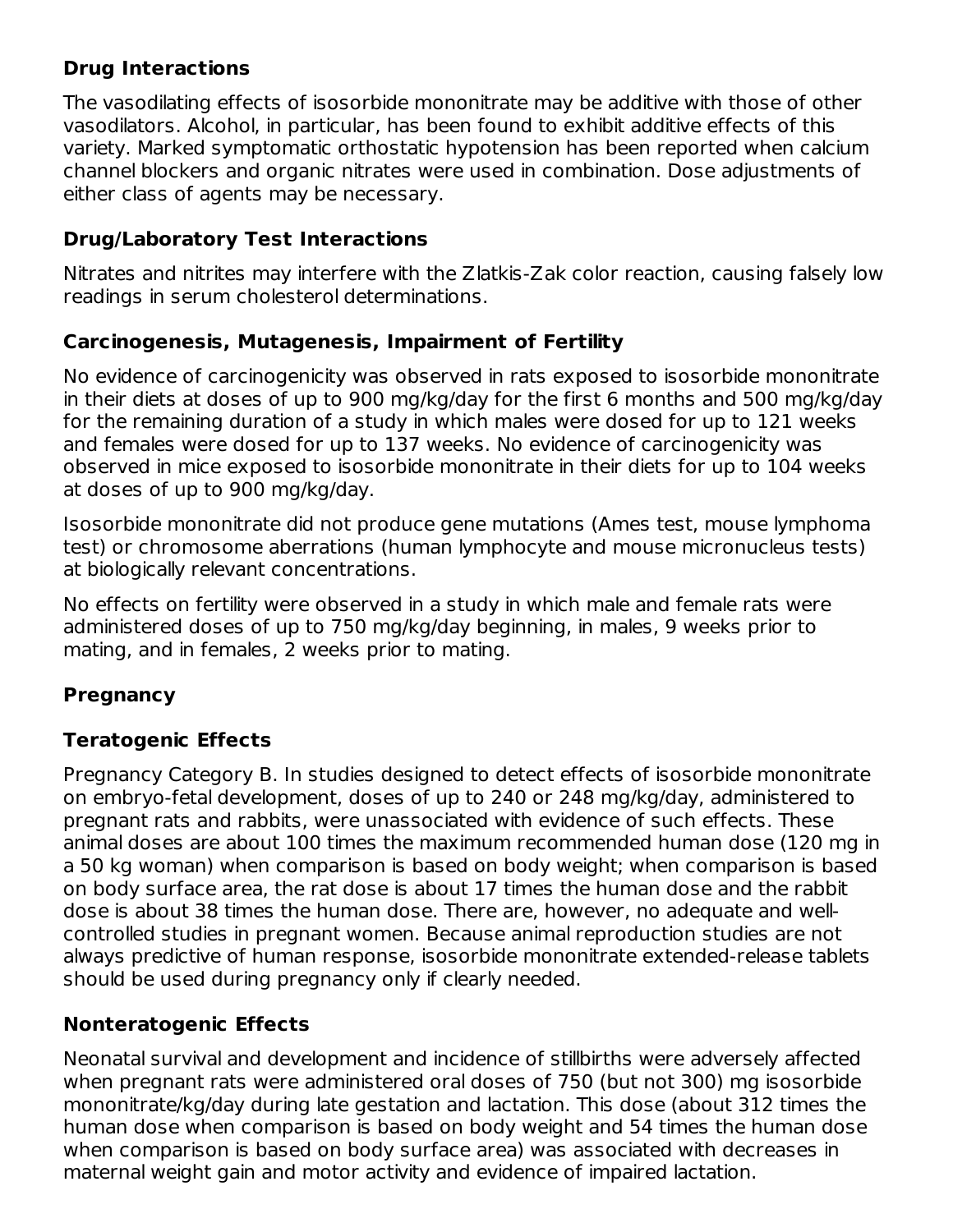#### **Nursing Mothers**

It is not known whether this drug is excreted in human milk. Because many drugs are excreted in human milk, caution should be exercised when ISMN is administered to a nursing mother.

#### **Pediatric Use**

The safety and effectiveness of ISMN in pediatric patients have not been established.

#### **Geriatric Use**

Clinical studies of isosorbide mononitrate extended-release tablets did not include sufficient information on patients age 65 and over to determine whether they respond differently from younger patients. Other reported clinical experience for isosorbide mononitrate extended-release tablets has not identified differences in response between elderly and younger patients. Clinical experience for organic nitrates reported in the literature identified a potential for severe hypotension and increased sensitivity to nitrates in the elderly. In general, dose selection for an elderly patient should be cautious, usually starting at the low end of the dosing range, reflecting the greater frequency of decreased hepatic, renal, or cardiac function, and of concomitant disease or other drug therapy. Elderly patients may have reduced baroreceptor function and may develop severe orthostatic hypotension when vasodilators are used. Isosorbide mononitrate extended-release tablets should therefore be used with caution in elderly patients who may be volume depleted, on multiple medications or who, for whatever reason, are already hypotensive. Hypotension induced by isosorbide mononitrate may be accompanied by paradoxical bradycardia and increased angina pectoris.

Elderly patients may be more susceptible to hypotension and may be at a greater risk of falling at therapeutic doses of nitroglycerin.

Nitrate therapy may aggravate the angina caused by hypertrophic cardiomyopathy, particularly in the elderly.

#### **ADVERSE REACTIONS**

The table below shows the frequencies of the adverse events that occurred in >5% of the subjects in three placebo-controlled North American studies, in which patients in the active treatment arm received 30 mg, 60 mg, 120 mg, or 240 mg of isosorbide mononitrate extended-release tablets once daily. In parentheses, the same table shows the frequencies with which these adverse events were associated with the discontinuation of treatment. Overall, 8% of the patients who received 30 mg, 60 mg, 120 mg, or 240 mg of isosorbide mononitrate in the three placebo-controlled North American studies discontinued treatment because of adverse events. Most of these discontinued because of headache. Dizziness was rarely associated with withdrawal from these studies. Since headache appears to be a dose-related adverse effect and tends to disappear with continued treatment, it is recommended that ISMN treatment be initiated at low doses for several days before being increased to desired levels.

## **FREQUENCY AND ADVERSE EVENTS (DISCONTINUED) \***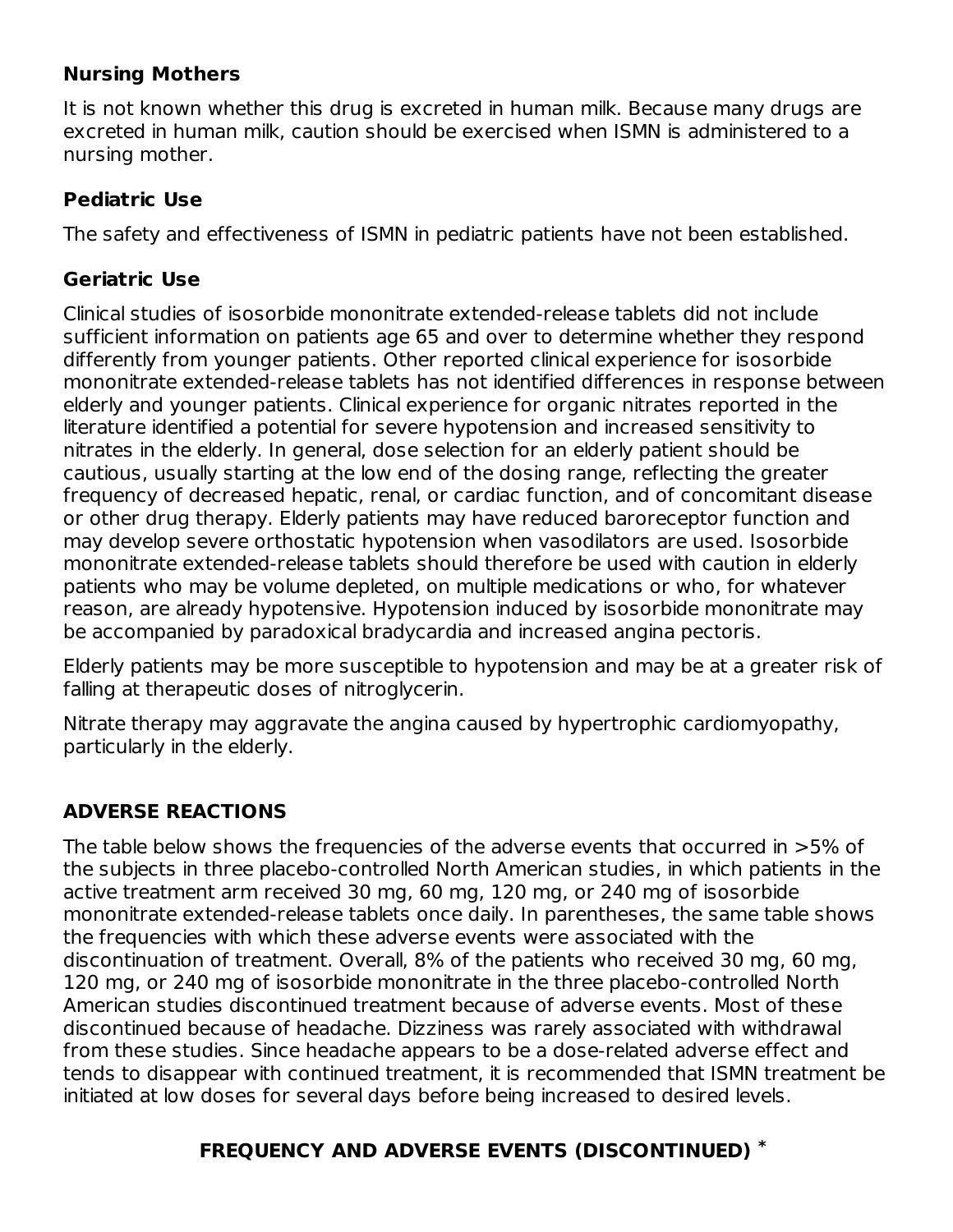### Three Controlled North American Studies

| THE CC CONTROLLOP INOTED ANTICHCAN DEUGICS |                |                  |                  |               |               |
|--------------------------------------------|----------------|------------------|------------------|---------------|---------------|
| Dose                                       | Placebo        | 30 <sub>mg</sub> | 60 <sub>mg</sub> | $120mg**$     | $240mg**$     |
| Patients                                   | 96             | 60               | 102              | 65            | 65            |
| Headache                                   | $ 15\% (0\%) $ | $ 38\% (5\%)$    | $ 51\% (8\%)$    | $ 42\% (5\%)$ | $ 57\% (8\%)$ |
| <b>Dizziness</b>                           | $ 4\% (0\%)$   | $ 8\% (0\%)$     | $ 11\% (1\%)$    | $ 9\% (2\%)$  | $ 9\% (2\%)$  |

Some individuals discontinued for multiple reasons. \*

 $^{**}$  Patients were started on 60 mg and titrated to their final dose.

In addition, the three North American trials were pooled with 11 controlled trials conducted in Europe. Among the 14 controlled trials, a total of 711 patients were randomized to isosorbide mononitrate extended-release tablets. When the pooled data were reviewed, headache and dizziness were the only adverse events that were reported by >5% of patients. Other adverse events, each reported by ≤5% of exposed patients, and in many cases of uncertain relation to drug treatment, were:

Autonomic Nervous System Disorders: Dry mouth, hot flushes.

Body as a Whole: Asthenia, back pain, chest pain, edema, fatigue, fever, flu-like symptoms, malaise, rigors.

Cardiovascular Disorders, General: Cardiac failure, hypertension, hypotension.

Central and Peripheral Nervous System Disorders: Dizziness, headache, hypoesthesia, migraine, neuritis, paresis, paresthesia, ptosis, tremor, vertigo.

Gastrointestinal System Disorders: Abdominal pain, constipation, diarrhea, dyspepsia, flatulence, gastric ulcer, gastritis, glossitis, hemorrhagic gastric ulcer, hemorrhoids, loose stools, melena, nausea, vomiting.

Hearing and Vestibular Disorders: Earache, tinnitus, tympanic membrane perforation.

Heart Rate and Rhythm Disorders: Arrhythmia, arrhythmia atrial, atrial fibrillation, bradycardia, bundle branch block, extrasystole, palpitation, tachycardia, ventricular tachycardia.

Liver and Biliary System Disorders: SGOT increase, SGPT increase.

Metabolic and Nutritional Disorders: Hyperuricemia, hypokalemia.

Musculoskeletal System Disorders: Arthralgia, frozen shoulder, muscle weakness, musculoskeletal pain, myalgia, myositis, tendon disorder, torticollis.

Myo-, Endo-, Pericardial and Valve Disorders: Angina pectoris aggravated, heart murmur, heart sound abnormal, myocardial infarction, Q wave abnormality.

Platelet, Bleeding and Clotting Disorders: Purpura, thrombocytopenia.

Psychiatric Disorders: Anxiety, concentration impaired, confusion, decreased libido, depression, impotence, insomnia, nervousness, paroniria, somnolence.

Red Blood Cell Disorder: Hypochromic anemia.

Reproductive Disorders, Female: Atrophic vaginitis, breast pain.

Resistance Mechanism Disorders: Bacterial infection, moniliasis, viral infection.

Respiratory System Disorders: Bronchitis, bronchospasm, coughing, dyspnea, increased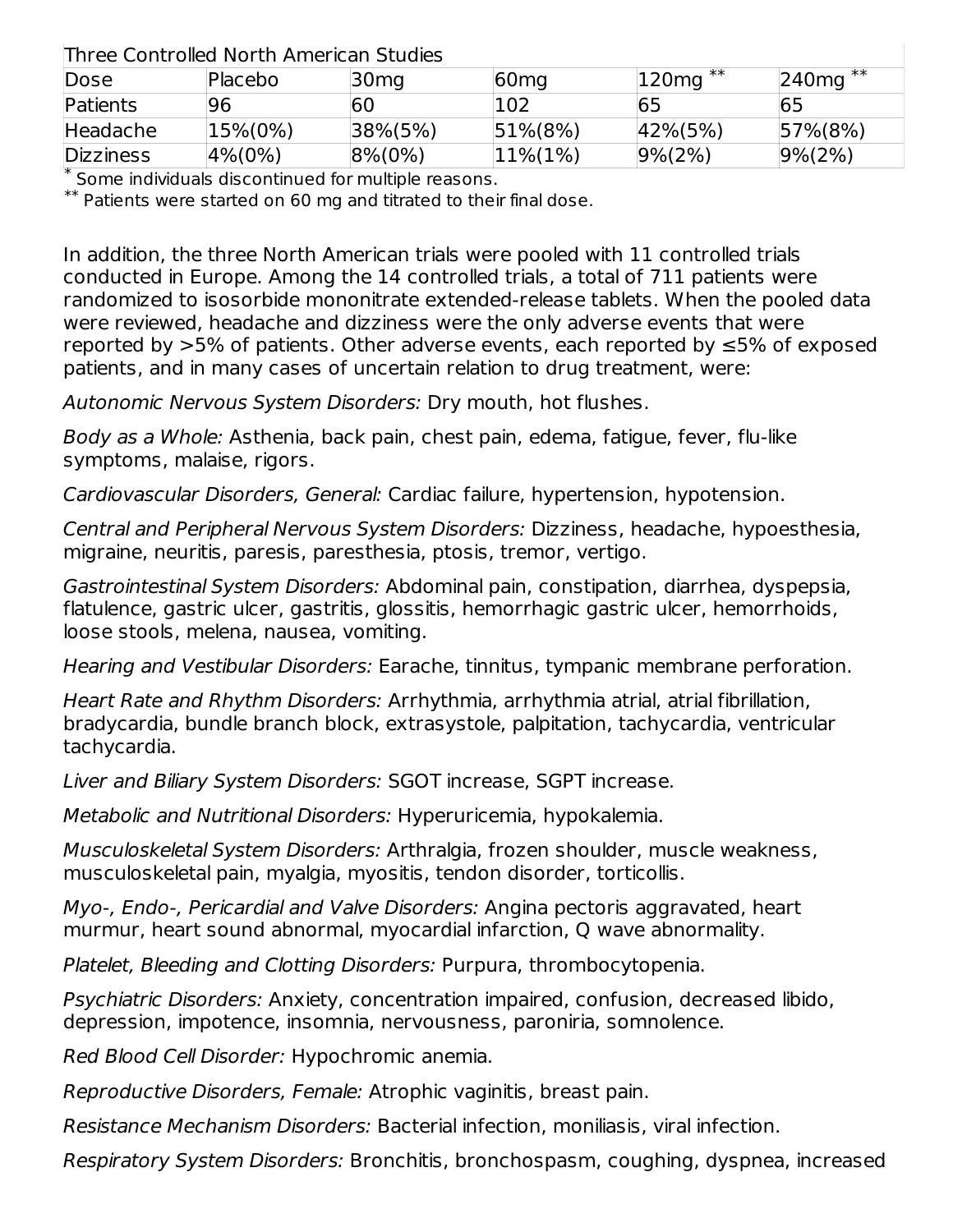sputum, nasal congestion, pharyngitis, pneumonia, pulmonary infiltration, rales, rhinitis, sinusitis.

Skin and Appendages Disorders: Acne, hair texture abnormal, increased sweating, pruritus, rash, skin nodule.

Urinary System Disorders: Polyuria, renal calculus, urinary tract infection.

Vascular (Extracardiac) Disorders: Flushing, intermittent claudication, leg ulcer, varicose vein.

Vision Disorders: Conjunctivitis, photophobia, vision abnormal.

In addition, the following spontaneous adverse event has been reported during the marketing of isosorbide mononitrate: syncope.

## **OVERDOSAGE**

## **Hemodynamic Effects**

The ill effects of isosorbide mononitrate overdose are generally the result of isosorbide mononitrate's capacity to induce vasodilatation, venous pooling, reduced cardiac output, and hypotension. These hemodynamic changes may have protean manifestations, including increased intracranial pressure, with any or all of persistent throbbing headache, confusion, and moderate fever; vertigo, palpitations; visual disturbances; nausea and vomiting (possibly with colic and even bloody diarrhea); syncope (especially in the upright posture); air hunger and dyspnea, later followed by reduced ventilatory effort; diaphoresis, with the skin either flushed or cold and clammy; heart block and bradycardia; paralysis; coma; seizures and death.

Laboratory determinations of serum levels of isosorbide mononitrate and its metabolites are not widely available, and such determinations have, in any event, no established role in the management of isosorbide mononitrate overdose.

There are no data suggesting what dose of isosorbide mononitrate is likely to be life threatening in humans. In rats and mice, there is significant lethality at doses of 2000 mg/kg and 3000 mg/kg, respectively.

No data are available to suggest physiological maneuvers (e.g., maneuvers to change the pH of the urine) that might accelerate elimination of isosorbide mononitrate. In particular, dialysis is known to be ineffective in removing isosorbide mononitrate from the body.

No specific antagonist to the vasodilator effects of isosorbide mononitrate is known, and no intervention has been subject to controlled study as a therapy of isosorbide mononitrate overdose. Because the hypotension associated with isosorbide mononitrate overdose is the result of venodilatation and arterial hypovolemia, prudent therapy in this situation should be directed toward an increase in central fluid volume. Passive elevation of the patient's legs may be sufficient, but intravenous infusion of normal saline or similar fluid may also be necessary.

The use of epinephrine or other arterial vasoconstrictors in this setting is likely to do more harm than good. In patients with renal disease or congestive heart failure, therapy resulting in central volume expansion is not without hazard. Treatment of isosorbide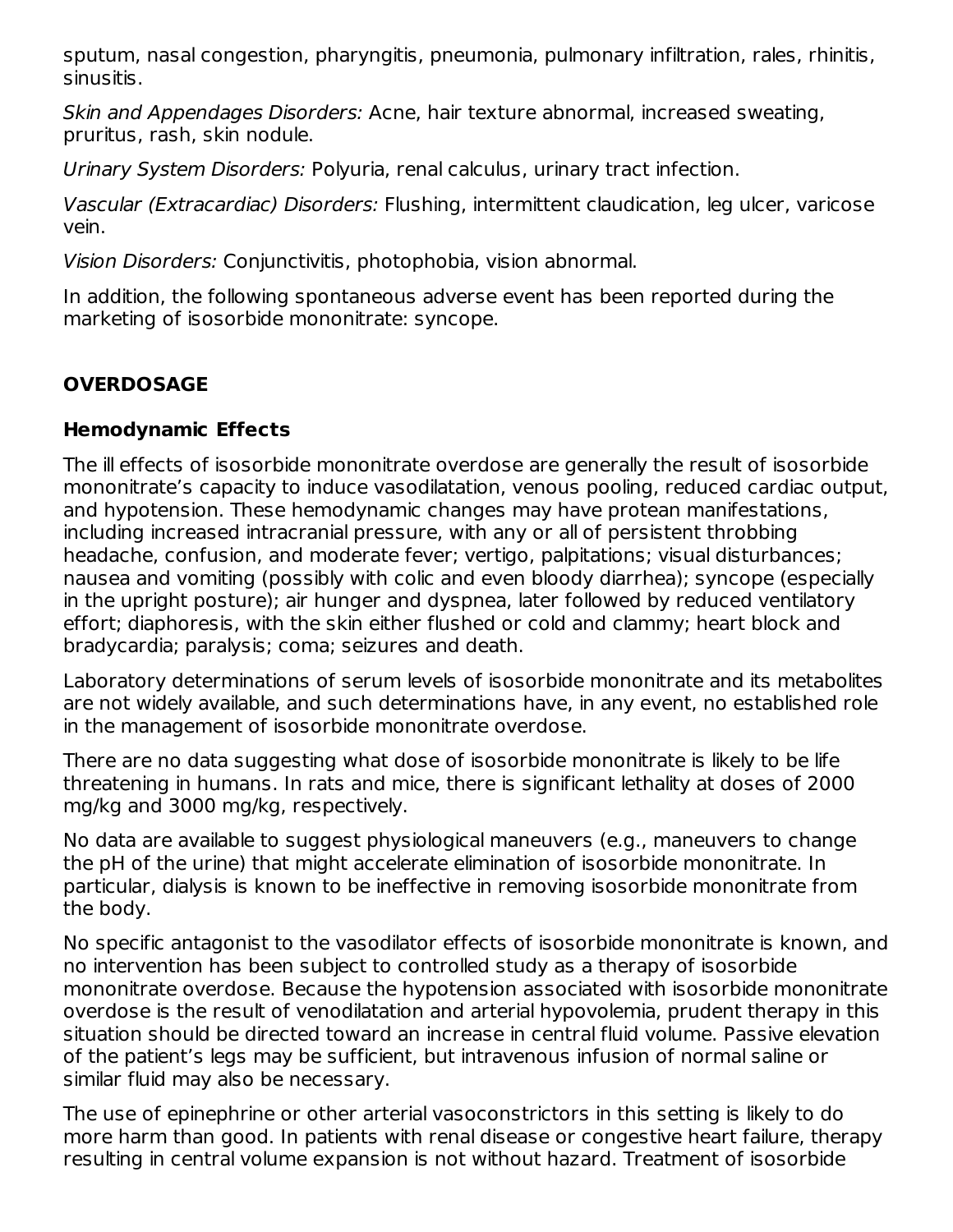mononitrate overdose in these patients may be subtle and difficult, and invasive monitoring may be required.

#### **Methemoglobinemia**

Methemoglobinemia has been reported in patients receiving other organic nitrates, and it probably could also occur as a side effect of isosorbide mononitrate. Certainly nitrate ions liberated during metabolism of isosorbide mononitrate can oxidize hemoglobin into methemoglobin. Even in patients totally without cytochrome  $\mathsf b_5$  reductase activity, however, and even assuming that the nitrate moiety of isosorbide mononitrate is quantitatively applied to oxidation of hemoglobin, about 2 mg/kg of isosorbide mononitrate should be required before any of these patients manifest clinically significant (≥10%) methemoglobinemia. In patients with normal reductase function, significant production of methemoglobin should require even larger doses of isosorbide mononitrate. In one study in which 36 patients received 2-4 weeks of continuous nitroglycerin therapy at 3.1 to 4.4 mg/hr (equivalent, in total administered dose of nitrate ions, to 7.8 to 11.1 mg of isosorbide mononitrate per hour), the average methemoglobin level measured was 0.2%; this was comparable to that observed in parallel patients who received placebo.

Notwithstanding these observations, there are case reports of significant methemoglobinemia in association with moderate overdoses of organic nitrates. None of the affected patients had been thought to be unusually susceptible.

Methemoglobin levels are available from most clinical laboratories. The diagnosis should be suspected in patients who exhibit signs of impaired oxygen delivery despite adequate cardiac output and adequate arterial pO  $_2$ . Classically, methemoglobinemic blood is described as chocolate brown without color change on exposure to air. When methemoglobinemia is diagnosed, the treatment of choice is methylene blue, 1 to 2 mg/kg intravenously.

## **DOSAGE AND ADMINISTRATION**

The recommended starting dose of isosorbide mononitrate extended-release tablets is 30 mg (given as a single 30 mg tablet or as 1/2 of a 60 mg tablet) or 60 mg (given as a single tablet) once daily. After several days, the dosage may be increased to 120 mg (given as a single 120 mg tablet or as two 60 mg tablets) once daily. Rarely, 240 mg may be required. The daily dose of isosorbide mononitrate extended-release tablets should be taken in the morning on arising. Isosorbide mononitrate extended-release tablets should not be chewed or crushed and should be swallowed together with a half-glassful of fluid.

#### **HOW SUPPLIED**

Isosorbide mononitrate extended-release tablets, USP 30 mg are white to off-white, oval shaped, film coated tablets having breakline on one side and debossed '3-0' across breakline and '1104' on other side. They are supplied as follows:

| Bottles of 100 | NDC 13668-104-01 |
|----------------|------------------|
| Bottles of 500 | NDC 13668-104-05 |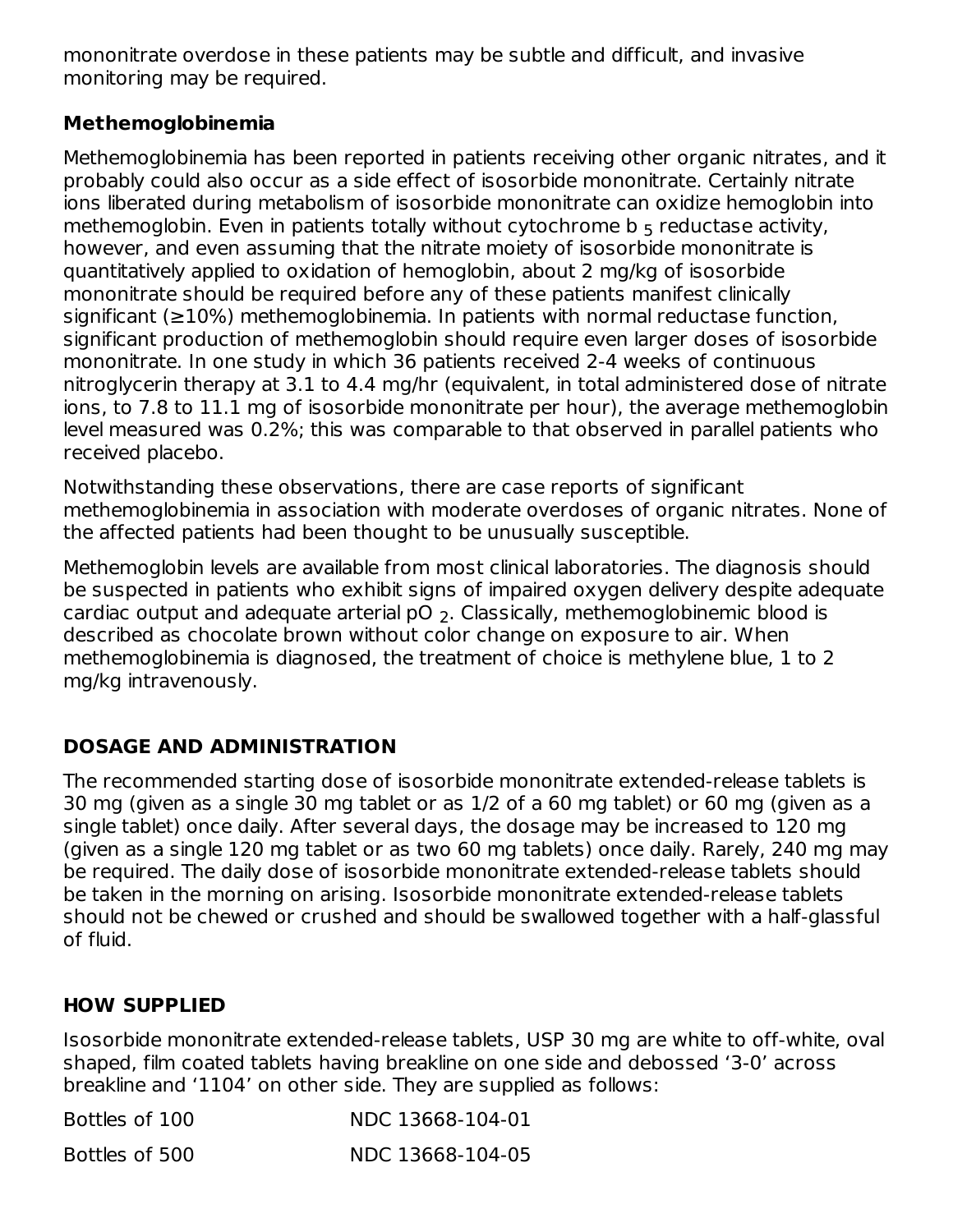| Bottles of 1000 | NDC 13668-104-10 |
|-----------------|------------------|
| Bottles of 4000 | NDC 13668-104-40 |

Isosorbide mononitrate extended-release tablets, USP 60 mg are white to off-white, oval shaped, film coated tablets having breakline on one side and '60-60' debossing across breakline and '1105' on the other side.

| Bottles of 100  | NDC 13668-105-01 |
|-----------------|------------------|
| Bottles of 500  | NDC 13668-105-05 |
| Bottles of 1000 | NDC 13668-105-10 |
| Bottles of 2000 | NDC 13668-105-20 |

Isosorbide mononitrate extended-release tablets, USP 120 mg are white to off-white, oval shaped, film coated tablets having debossed '120' on one side and '1106' on the other side.

| Bottles of 100  | NDC 13668-106-01 |
|-----------------|------------------|
| Bottles of 500  | NDC 13668-106-05 |
| Bottles of 1000 | NDC 13668-106-10 |

Store at 20°-25°C (68°-77°F), excursions permitted to 15°-30°C (59°-86°F) [see USP Controlled Room Temperature]



#### **Manufactured by:**

TORRENT PHARMACEUTICALS LTD., INDIA.

#### **Manufactured For:**

TORRENT PHARMA INC., Levittown, PA 19057.

2021

8082961 Revised August

#### **PACKAGE LABEL.PRINCIPAL DISPLAY PANEL**

ISMN 30 mg, 500s count – TPL, Indrad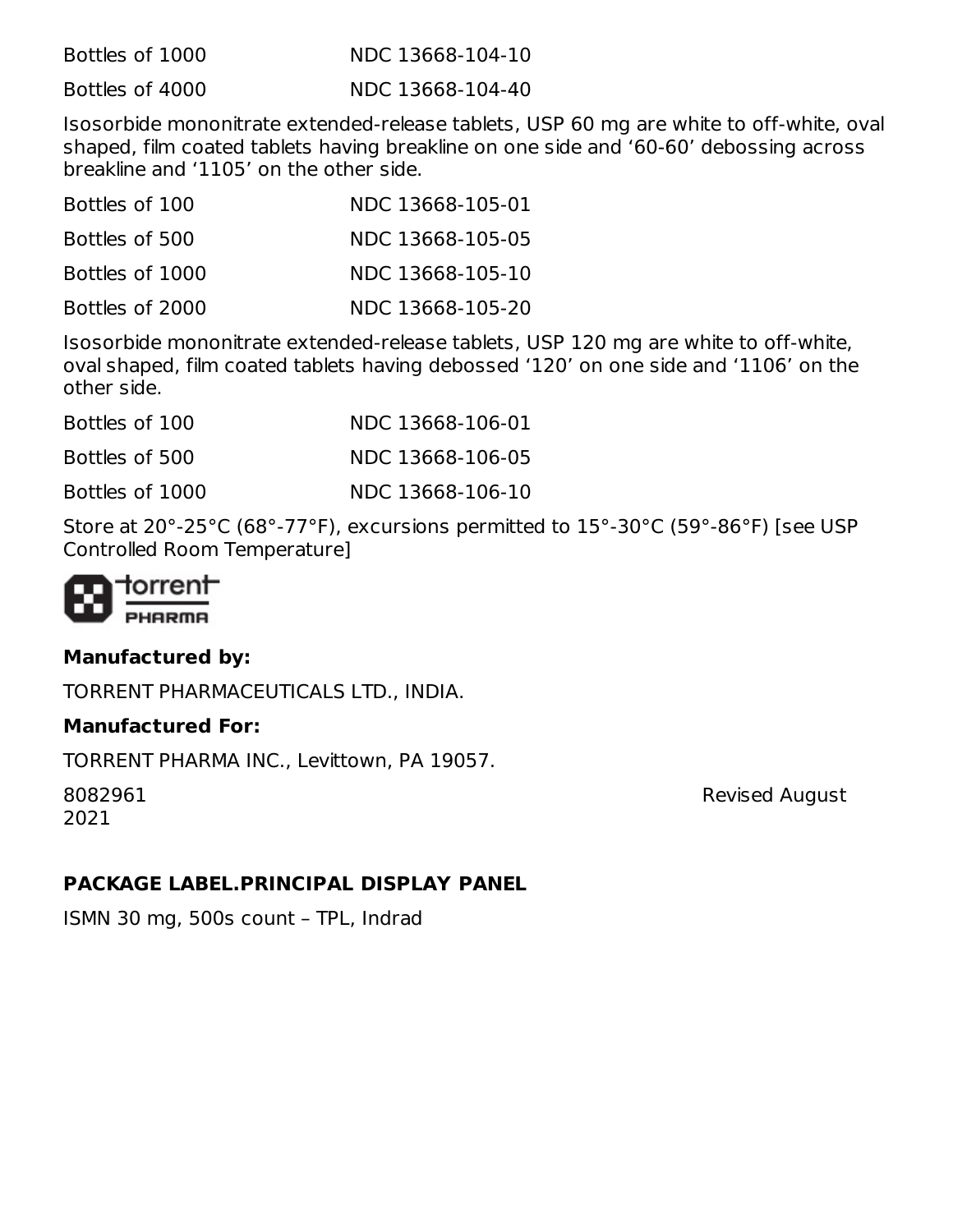

## **PACKAGE LABEL.PRINCIPAL DISPLAY PANEL**

ISMN 60 mg, 500s count – TPL, Dahej



## **PACKAGE LABEL.PRINCIPAL DISPLAY PANEL**

ISMN 120 mg, 500s count – TPL, Dahej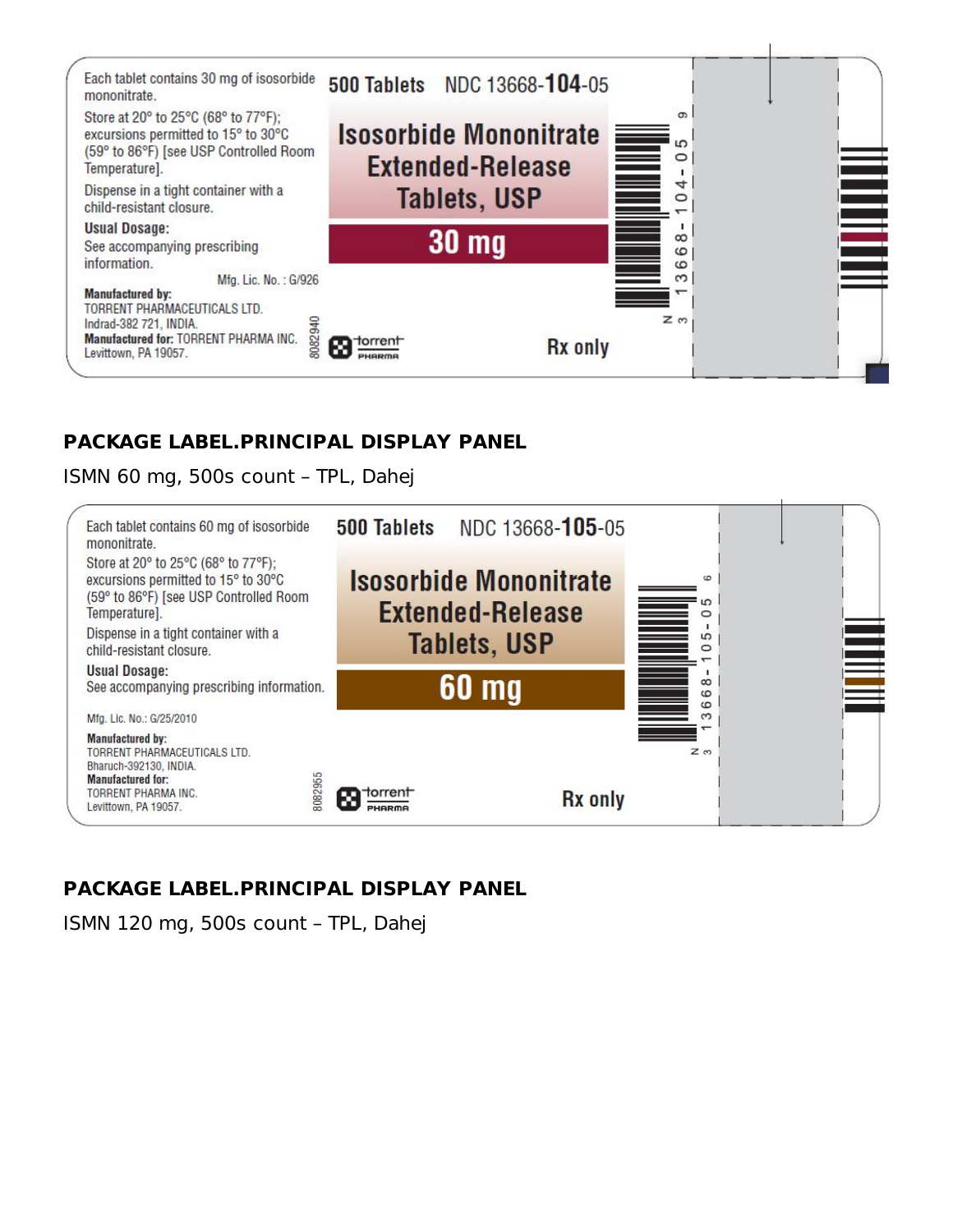

## **PACKAGE LABEL.PRINCIPAL DISPLAY PANEL**

ISMN 30 mg, 100s count – TPL, Dahej



| <b>ISOSORBIDE MONONITRATE</b><br>isosorbide mononitrate tablet, extended release               |                         |                           |                                         |  |               |
|------------------------------------------------------------------------------------------------|-------------------------|---------------------------|-----------------------------------------|--|---------------|
|                                                                                                |                         |                           |                                         |  |               |
| <b>Product Information</b>                                                                     |                         |                           |                                         |  |               |
| <b>Product Type</b>                                                                            | HUMAN PRESCRIPTION DRUG | <b>Item Code (Source)</b> |                                         |  | NDC:13668-104 |
| <b>Route of Administration</b>                                                                 | ORAL                    |                           |                                         |  |               |
|                                                                                                |                         |                           |                                         |  |               |
|                                                                                                |                         |                           |                                         |  |               |
| <b>Active Ingredient/Active Moiety</b>                                                         |                         |                           |                                         |  |               |
|                                                                                                | <b>Ingredient Name</b>  |                           | <b>Basis of Strength Strength</b>       |  |               |
| <b>ISOSORBIDE MONONITRATE</b> (UNII: LX10H63030) (ISOSORBIDE MONONITRATE -<br>UNII:LX10H63030) |                         |                           | <b>ISOSORBIDE</b><br><b>MONONITRATE</b> |  | 30 mg         |
|                                                                                                |                         |                           |                                         |  |               |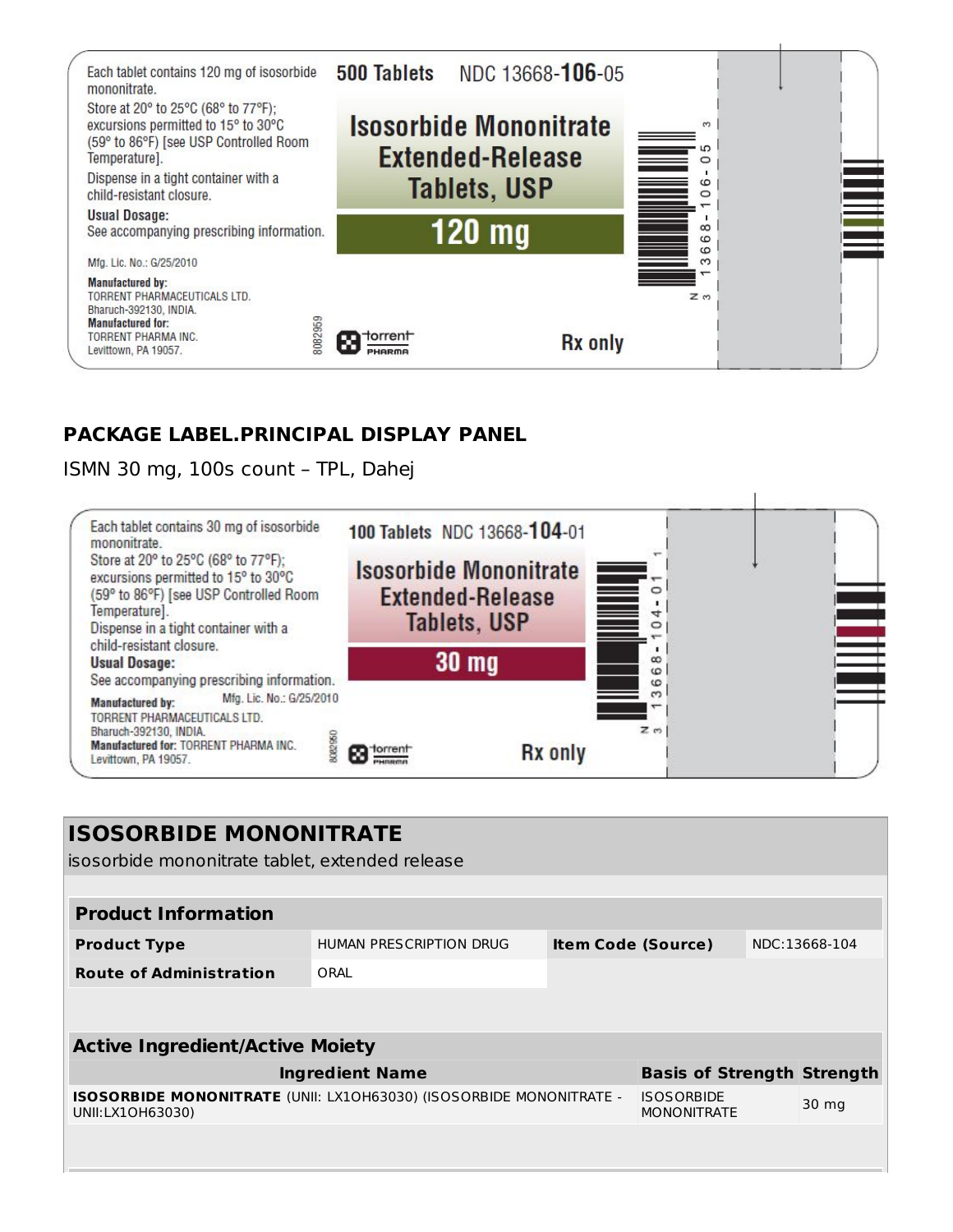| <b>Inactive Ingredients</b>                 |                                                           |              |                 |  |
|---------------------------------------------|-----------------------------------------------------------|--------------|-----------------|--|
|                                             | <b>Ingredient Name</b>                                    |              | <b>Strength</b> |  |
|                                             | CELLULOSE, MICROCRYSTALLINE (UNII: OP1R32D61U)            |              |                 |  |
| <b>DIETHYL PHTHALATE (UNII: UF064M00AF)</b> |                                                           |              |                 |  |
|                                             | <b>HYDROGENATED CASTOR OIL (UNII: ZF94AP8MEY)</b>         |              |                 |  |
|                                             | HYDROXYPROPYL CELLULOSE (1600000 WAMW) (UNII: RFW2ET671P) |              |                 |  |
|                                             | <b>HYPROMELLOSE 2910 (6 MPA.S) (UNII: 0WZ8WG20P6)</b>     |              |                 |  |
|                                             | <b>LACTOSE MONOHYDRATE (UNII: EWQ57Q8I5X)</b>             |              |                 |  |
|                                             | <b>MAGNESIUM STEARATE (UNII: 70097M6I30)</b>              |              |                 |  |
| <b>SILICON DIOXIDE (UNII: ETJ7Z6XBU4)</b>   |                                                           |              |                 |  |
| <b>TALC</b> (UNII: 7SEV7J4R1U)              |                                                           |              |                 |  |
| <b>TITANIUM DIOXIDE (UNII: 15FIX9V2JP)</b>  |                                                           |              |                 |  |
|                                             |                                                           |              |                 |  |
|                                             |                                                           |              |                 |  |
| <b>Product Characteristics</b>              |                                                           |              |                 |  |
| Color                                       | white (white to off-white)                                | <b>Score</b> | 2 pieces        |  |

| Color           | white (white to off-white) | <b>Score</b>        | 2 pieces        |
|-----------------|----------------------------|---------------------|-----------------|
| Shape           | OVAL (Oval)                | <b>Size</b>         | 9 <sub>mm</sub> |
| <b>Flavor</b>   |                            | <b>Imprint Code</b> | 3:0;1104        |
| <b>Contains</b> |                            |                     |                 |

## **Packaging**

L

| #        | <b>Item Code</b>     | <b>Package Description</b>                                            | <b>Marketing Start</b><br>Date | <b>Marketing End</b><br><b>Date</b> |
|----------|----------------------|-----------------------------------------------------------------------|--------------------------------|-------------------------------------|
|          | 05                   | NDC:13668-104- 500 in 1 BOTTLE; Type 0: Not a Combination<br>Product  | 06/03/2011                     |                                     |
|          | NDC:13668-104-<br>40 | 4000 in 1 BOTTLE; Type 0: Not a Combination<br>Product                | 06/03/2011                     |                                     |
|          | 10                   | NDC:13668-104- 1000 in 1 BOTTLE; Type 0: Not a Combination<br>Product | 06/03/2011                     |                                     |
| $\Delta$ | 01                   | NDC:13668-104- 100 in 1 BOTTLE; Type 0: Not a Combination<br>Product  | 06/03/2011                     |                                     |
|          |                      |                                                                       |                                |                                     |

| <b>Marketing Information</b> |                                                           |                                |                              |  |
|------------------------------|-----------------------------------------------------------|--------------------------------|------------------------------|--|
| <b>Marketing</b><br>Category | <b>Application Number or Monograph</b><br><b>Citation</b> | <b>Marketing Start</b><br>Date | <b>Marketing End</b><br>Date |  |
| <b>ANDA</b>                  | ANDA200270                                                | 06/03/2011                     |                              |  |
|                              |                                                           |                                |                              |  |

| <b>ISOSORBIDE MONONITRATE</b><br>isosorbide mononitrate tablet, extended release |                         |                           |               |  |  |
|----------------------------------------------------------------------------------|-------------------------|---------------------------|---------------|--|--|
| <b>Product Information</b>                                                       |                         |                           |               |  |  |
| <b>Product Type</b>                                                              | HUMAN PRESCRIPTION DRUG | <b>Item Code (Source)</b> | NDC:13668-105 |  |  |
| <b>Route of Administration</b>                                                   | ORAI                    |                           |               |  |  |
|                                                                                  |                         |                           |               |  |  |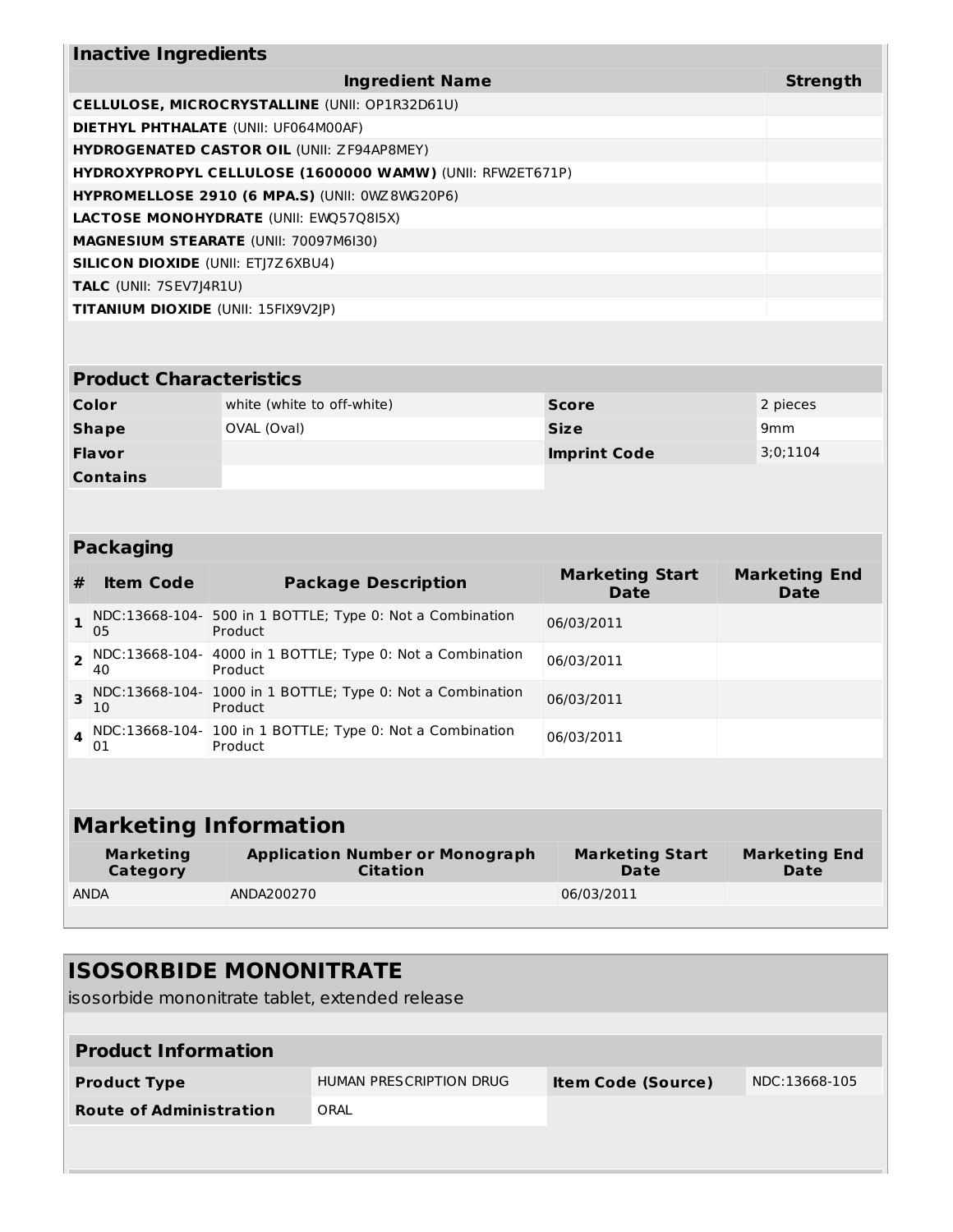| <b>Active Ingredient/Active Moiety</b>                                                                                             |                                      |                                                                       |                                |                                       |                  |                                     |
|------------------------------------------------------------------------------------------------------------------------------------|--------------------------------------|-----------------------------------------------------------------------|--------------------------------|---------------------------------------|------------------|-------------------------------------|
| <b>Basis of Strength Strength</b><br><b>Ingredient Name</b>                                                                        |                                      |                                                                       |                                |                                       |                  |                                     |
| ISOSORBIDE MONONITRATE (UNII: LX10H63030) (ISOSORBIDE MONONITRATE -<br><b>ISOSORBIDE</b><br>UNII:LX1OH63030)<br><b>MONONITRATE</b> |                                      |                                                                       |                                |                                       |                  | 60 mg                               |
|                                                                                                                                    |                                      |                                                                       |                                |                                       |                  |                                     |
|                                                                                                                                    | <b>Inactive Ingredients</b>          |                                                                       |                                |                                       |                  |                                     |
|                                                                                                                                    |                                      | <b>Ingredient Name</b>                                                |                                |                                       |                  | <b>Strength</b>                     |
|                                                                                                                                    |                                      | <b>CELLULOSE, MICROCRYSTALLINE (UNII: OP1R32D61U)</b>                 |                                |                                       |                  |                                     |
|                                                                                                                                    |                                      | <b>SILICON DIOXIDE (UNII: ETJ7Z6XBU4)</b>                             |                                |                                       |                  |                                     |
|                                                                                                                                    |                                      | <b>DIETHYL PHTHALATE (UNII: UF064M00AF)</b>                           |                                |                                       |                  |                                     |
|                                                                                                                                    |                                      | <b>HYDROGENATED CASTOR OIL (UNII: ZF94AP8MEY)</b>                     |                                |                                       |                  |                                     |
|                                                                                                                                    |                                      | HYDROXYPROPYL CELLULOSE (1600000 WAMW) (UNII: RFW2ET671P)             |                                |                                       |                  |                                     |
|                                                                                                                                    |                                      | HYPROMELLOSE 2910 (6 MPA.S) (UNII: 0WZ8WG20P6)                        |                                |                                       |                  |                                     |
|                                                                                                                                    |                                      | <b>LACTOSE MONOHYDRATE (UNII: EWQ57Q8I5X)</b>                         |                                |                                       |                  |                                     |
|                                                                                                                                    |                                      | MAGNESIUM STEARATE (UNII: 70097M6I30)                                 |                                |                                       |                  |                                     |
|                                                                                                                                    | TALC (UNII: 7SEV7J4R1U)              |                                                                       |                                |                                       |                  |                                     |
|                                                                                                                                    |                                      | <b>TITANIUM DIOXIDE (UNII: 15FIX9V2JP)</b>                            |                                |                                       |                  |                                     |
|                                                                                                                                    |                                      |                                                                       |                                |                                       |                  |                                     |
|                                                                                                                                    | <b>Product Characteristics</b>       |                                                                       |                                |                                       |                  |                                     |
|                                                                                                                                    | Color                                | white (white to off-white)                                            | <b>Score</b>                   |                                       | 2 pieces         |                                     |
|                                                                                                                                    | <b>Shape</b>                         | OVAL (Oval)                                                           | <b>Size</b>                    |                                       | 13 <sub>mm</sub> |                                     |
|                                                                                                                                    | <b>Flavor</b><br><b>Imprint Code</b> |                                                                       | 60;60;1105                     |                                       |                  |                                     |
| <b>Contains</b>                                                                                                                    |                                      |                                                                       |                                |                                       |                  |                                     |
|                                                                                                                                    |                                      |                                                                       |                                |                                       |                  |                                     |
|                                                                                                                                    | <b>Packaging</b>                     |                                                                       |                                |                                       |                  |                                     |
| #                                                                                                                                  | <b>Item Code</b>                     | <b>Package Description</b>                                            | <b>Marketing Start</b><br>Date |                                       |                  | <b>Marketing End</b><br>Date        |
| 1                                                                                                                                  | 05                                   | NDC:13668-105- 500 in 1 BOTTLE; Type 0: Not a Combination<br>Product  | 06/03/2011                     |                                       |                  |                                     |
| $\overline{2}$                                                                                                                     | NDC:13668-105-<br>10                 | 1000 in 1 BOTTLE; Type 0: Not a Combination<br>Product                | 06/03/2011                     |                                       |                  |                                     |
| 3                                                                                                                                  | 20                                   | NDC:13668-105- 2000 in 1 BOTTLE; Type 0: Not a Combination<br>Product | 06/03/2011                     |                                       |                  |                                     |
| 4                                                                                                                                  | NDC:13668-105-<br>01                 | 100 in 1 BOTTLE; Type 0: Not a Combination<br>Product                 | 06/03/2011                     |                                       |                  |                                     |
|                                                                                                                                    |                                      |                                                                       |                                |                                       |                  |                                     |
| <b>Marketing Information</b>                                                                                                       |                                      |                                                                       |                                |                                       |                  |                                     |
|                                                                                                                                    | <b>Marketing</b><br>Category         | <b>Application Number or Monograph</b><br><b>Citation</b>             |                                | <b>Marketing Start</b><br><b>Date</b> |                  | <b>Marketing End</b><br><b>Date</b> |
|                                                                                                                                    | <b>ANDA</b>                          | ANDA200495                                                            | 06/03/2011                     |                                       |                  |                                     |
|                                                                                                                                    |                                      |                                                                       |                                |                                       |                  |                                     |

# **ISOSORBIDE MONONITRATE**

isosorbide mononitrate tablet, extended release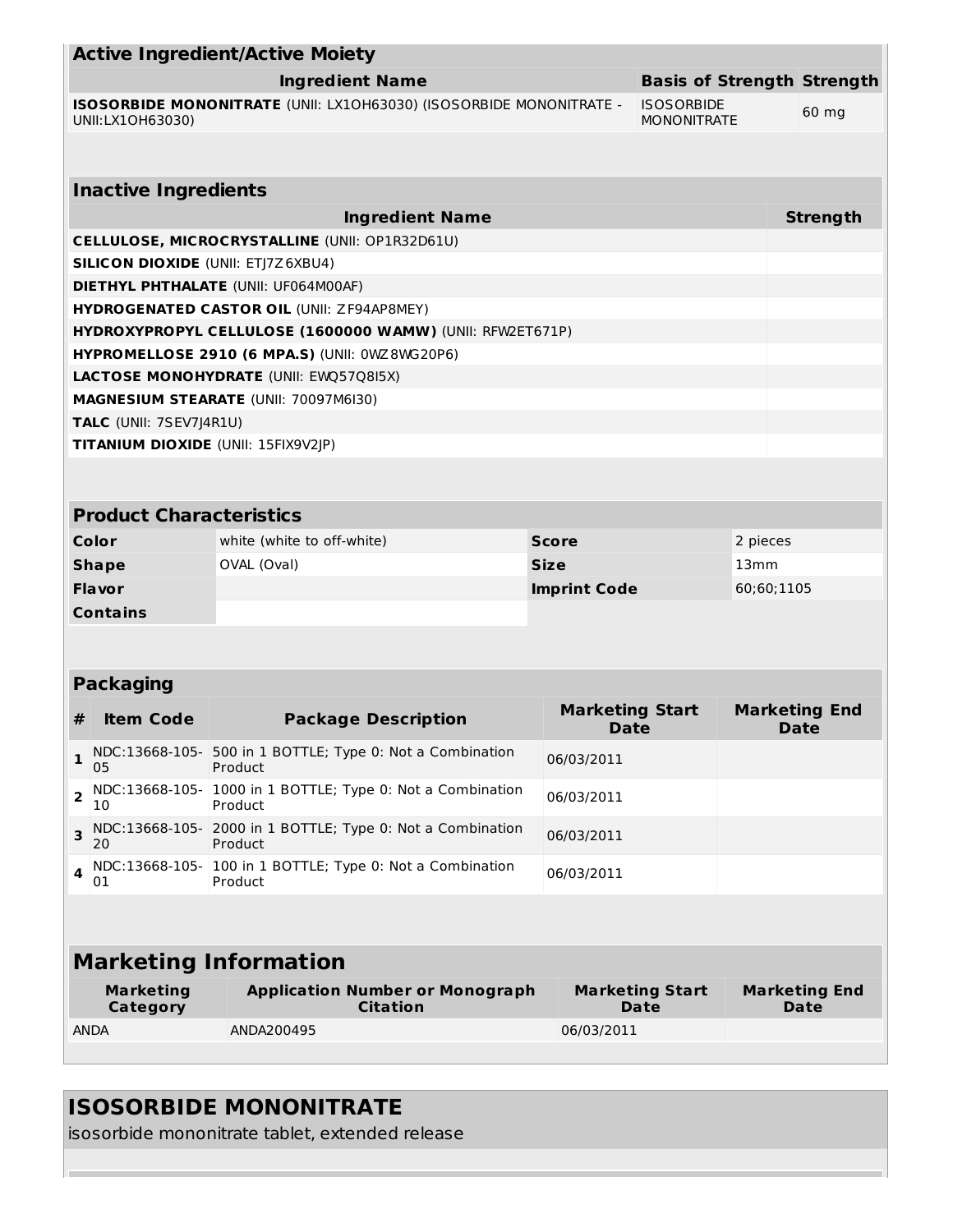| <b>Product Information</b>                        |                            |                                                                     |                                       |                                         |          |                                     |
|---------------------------------------------------|----------------------------|---------------------------------------------------------------------|---------------------------------------|-----------------------------------------|----------|-------------------------------------|
| <b>Product Type</b>                               |                            | HUMAN PRESCRIPTION DRUG                                             | <b>Item Code (Source)</b>             |                                         |          | NDC:13668-106                       |
| <b>Route of Administration</b>                    |                            | ORAL                                                                |                                       |                                         |          |                                     |
|                                                   |                            |                                                                     |                                       |                                         |          |                                     |
|                                                   |                            |                                                                     |                                       |                                         |          |                                     |
| <b>Active Ingredient/Active Moiety</b>            |                            |                                                                     |                                       |                                         |          |                                     |
|                                                   |                            | <b>Ingredient Name</b>                                              |                                       | <b>Basis of Strength Strength</b>       |          |                                     |
| UNII:LX1OH63030)                                  |                            | ISOSORBIDE MONONITRATE (UNII: LX10H63030) (ISOSORBIDE MONONITRATE - |                                       | <b>ISOSORBIDE</b><br><b>MONONITRATE</b> |          | 120 mg                              |
|                                                   |                            |                                                                     |                                       |                                         |          |                                     |
|                                                   |                            |                                                                     |                                       |                                         |          |                                     |
| <b>Inactive Ingredients</b>                       |                            |                                                                     |                                       |                                         |          |                                     |
|                                                   |                            | <b>Ingredient Name</b>                                              |                                       |                                         |          | <b>Strength</b>                     |
|                                                   |                            | <b>CELLULOSE, MICROCRYSTALLINE (UNII: OP1R32D61U)</b>               |                                       |                                         |          |                                     |
| <b>SILICON DIOXIDE (UNII: ETJ7Z6XBU4)</b>         |                            |                                                                     |                                       |                                         |          |                                     |
| <b>DIETHYL PHTHALATE (UNII: UF064M00AF)</b>       |                            |                                                                     |                                       |                                         |          |                                     |
| <b>HYDROGENATED CASTOR OIL (UNII: ZF94AP8MEY)</b> |                            |                                                                     |                                       |                                         |          |                                     |
|                                                   |                            | HYDROXYPROPYL CELLULOSE (1600000 WAMW) (UNII: RFW2ET671P)           |                                       |                                         |          |                                     |
|                                                   |                            | HYPROMELLOSE 2910 (6 MPA.S) (UNII: 0WZ 8WG20P6)                     |                                       |                                         |          |                                     |
| <b>LACTOSE MONOHYDRATE (UNII: EWQ57Q8I5X)</b>     |                            |                                                                     |                                       |                                         |          |                                     |
| MAGNESIUM STEARATE (UNII: 70097M6I30)             |                            |                                                                     |                                       |                                         |          |                                     |
| TALC (UNII: 7SEV7J4R1U)                           |                            |                                                                     |                                       |                                         |          |                                     |
| <b>TITANIUM DIOXIDE (UNII: 15FIX9V2JP)</b>        |                            |                                                                     |                                       |                                         |          |                                     |
|                                                   |                            |                                                                     |                                       |                                         |          |                                     |
| <b>Product Characteristics</b>                    |                            |                                                                     |                                       |                                         |          |                                     |
| Color                                             | white (white to off-white) |                                                                     | <b>Score</b>                          |                                         | no score |                                     |
| <b>Shape</b>                                      | OVAL (oval)                |                                                                     | <b>Size</b><br>20 <sub>mm</sub>       |                                         |          |                                     |
| <b>Flavor</b>                                     |                            |                                                                     | <b>Imprint Code</b>                   |                                         | 120;1106 |                                     |
| <b>Contains</b>                                   |                            |                                                                     |                                       |                                         |          |                                     |
|                                                   |                            |                                                                     |                                       |                                         |          |                                     |
|                                                   |                            |                                                                     |                                       |                                         |          |                                     |
| <b>Packaging</b>                                  |                            |                                                                     |                                       |                                         |          |                                     |
| <b>Item Code</b><br>#                             |                            | <b>Package Description</b>                                          | <b>Marketing Start</b><br><b>Date</b> |                                         |          | <b>Marketing End</b><br><b>Date</b> |
| NDC:13668-106-<br>1<br>01                         | Product                    | 100 in 1 BOTTLE; Type 0: Not a Combination                          | 06/03/2011                            |                                         |          |                                     |
| NDC:13668-106-<br>$\mathbf{z}$<br>05              | Product                    | 500 in 1 BOTTLE; Type 0: Not a Combination                          | 06/03/2011                            |                                         |          |                                     |
| 3<br>10                                           | Product                    | NDC:13668-106- 1000 in 1 BOTTLE; Type 0: Not a Combination          | 06/03/2011                            |                                         |          |                                     |
| NDC:13668-106-<br>59                              | Product                    | 28 in 1 CARTON; Type 0: Not a Combination                           | 06/03/2011                            |                                         |          |                                     |
|                                                   |                            |                                                                     |                                       |                                         |          |                                     |
| <b>Marketing Information</b>                      |                            |                                                                     |                                       |                                         |          |                                     |
|                                                   |                            |                                                                     |                                       |                                         |          |                                     |
| <b>Marketing</b><br><b>Category</b>               |                            | <b>Application Number or Monograph</b><br><b>Citation</b>           |                                       | <b>Marketing Start</b><br>Date          |          | <b>Marketing End</b><br>Date        |
| <b>ANDA</b>                                       | ANDA200495                 |                                                                     | 06/03/2011                            |                                         |          |                                     |
|                                                   |                            |                                                                     |                                       |                                         |          |                                     |